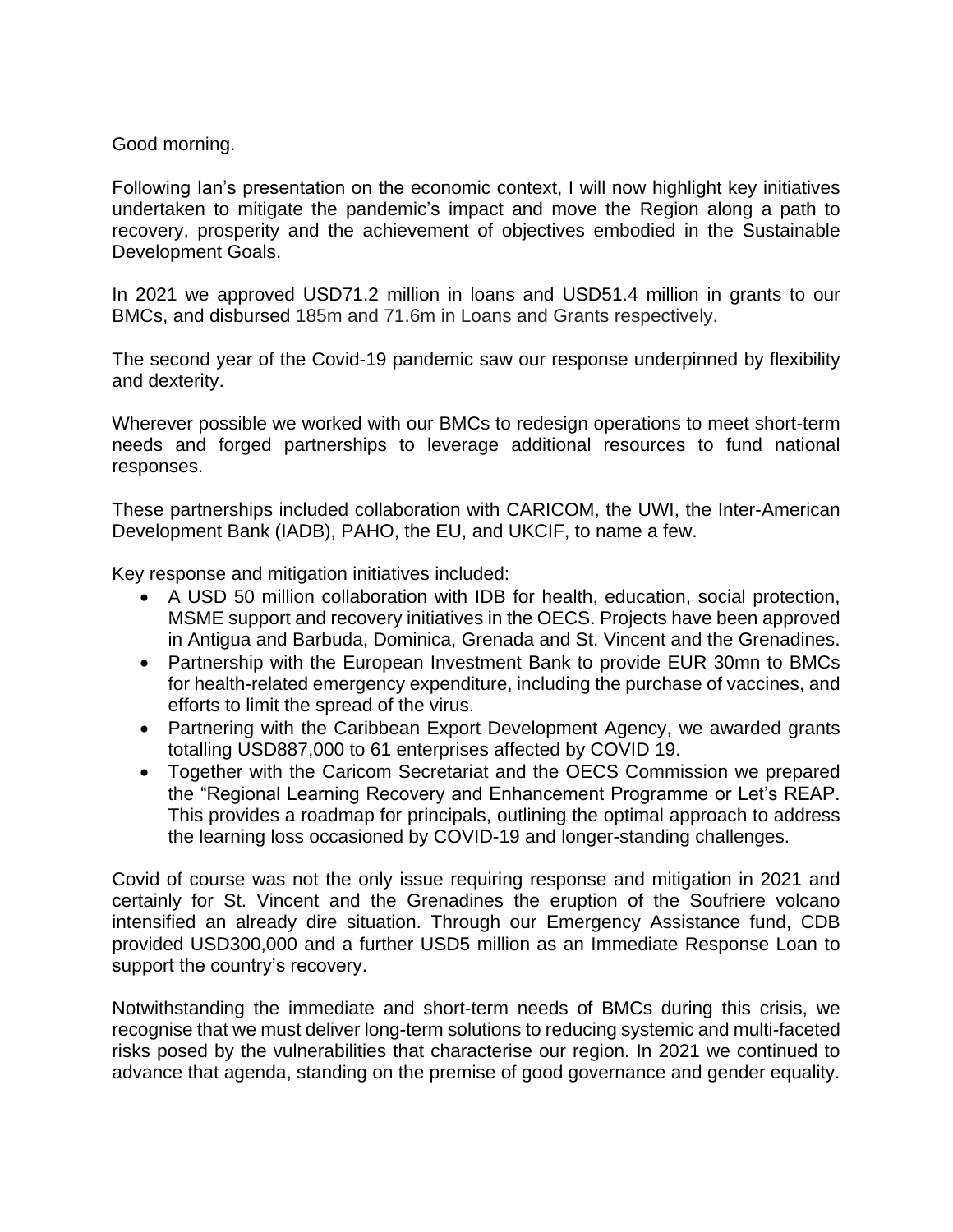## **Private Sector**

Our work in the private sector space focused on addressing competitiveness constraints such as poor business facilitation and access to financing. Specifically:

- A USD 10.3mn LOC was provided to Dominica AID Bank to offer MSMEs working capital and production-oriented finance.
- We approved 12 grants valued at over USD 3mn aimed at enhancing the trading environment in our BMCs, including assistance to improve quality infrastructure in Barbados, The Bahamas, Dominica, and St. Kitts and Nevis;
- In partnership with IDB USD 204,000 was provided to the Caribbean Climate Change Innovation Centre to help entrepreneurs develop cleantech ideas through innovative products and services that address climate change challenges.

Our strategic interventions in the education sector continued:

In St. Vincent and the Grenadines, under the TVET Development Project, the Science and Technology Block at the Dr. JP Eustace Memorial Secondary School was completed, resulting in a full suite of programmes including ICT and Chemistry being available to 500 students including 210 girls.

With the construction of the Automotive Workshop at the Campden Park Technical Institute, 40 male and female students will be able to pursue CVQ Level I and 2 automotive programmes from the next academic year.

In St. Kitts and Nevis, 30 Science and TVET workshops were upgraded and we provided equipment for six of the eight secondary schools in the country.

With this diversification of CVQ programmes, schools can better cater to the interests of those in upper secondary school whose high drop-out rates at the beginning of the project, have now drastically declined to 6% and 4% for boys and girls respectively.

We completed two citizen security interventions in Belize in 2021. These were the Youth and Community Transformation (YCT) and Youth Resilience and Inclusive Social Empowerment (RISE) projects executed in Belize Southside and Dangriga, Santa Elena and San Ignacio, respectively. The projects employed an integrated, gender-responsive social crime prevention approach to address some of the critical challenges facing children, youth and families in communities most affected by ongoing gang violence and other anti-social behaviours that negatively impact socio-economic development. The project directly reached 14,500 at-risk youth including participants from out-of-school suspension programmes, of whom 6,700 were females.

In 2021 we continued our thrust to build out climate resilient infrastructure to support sustainable development in our BMCs.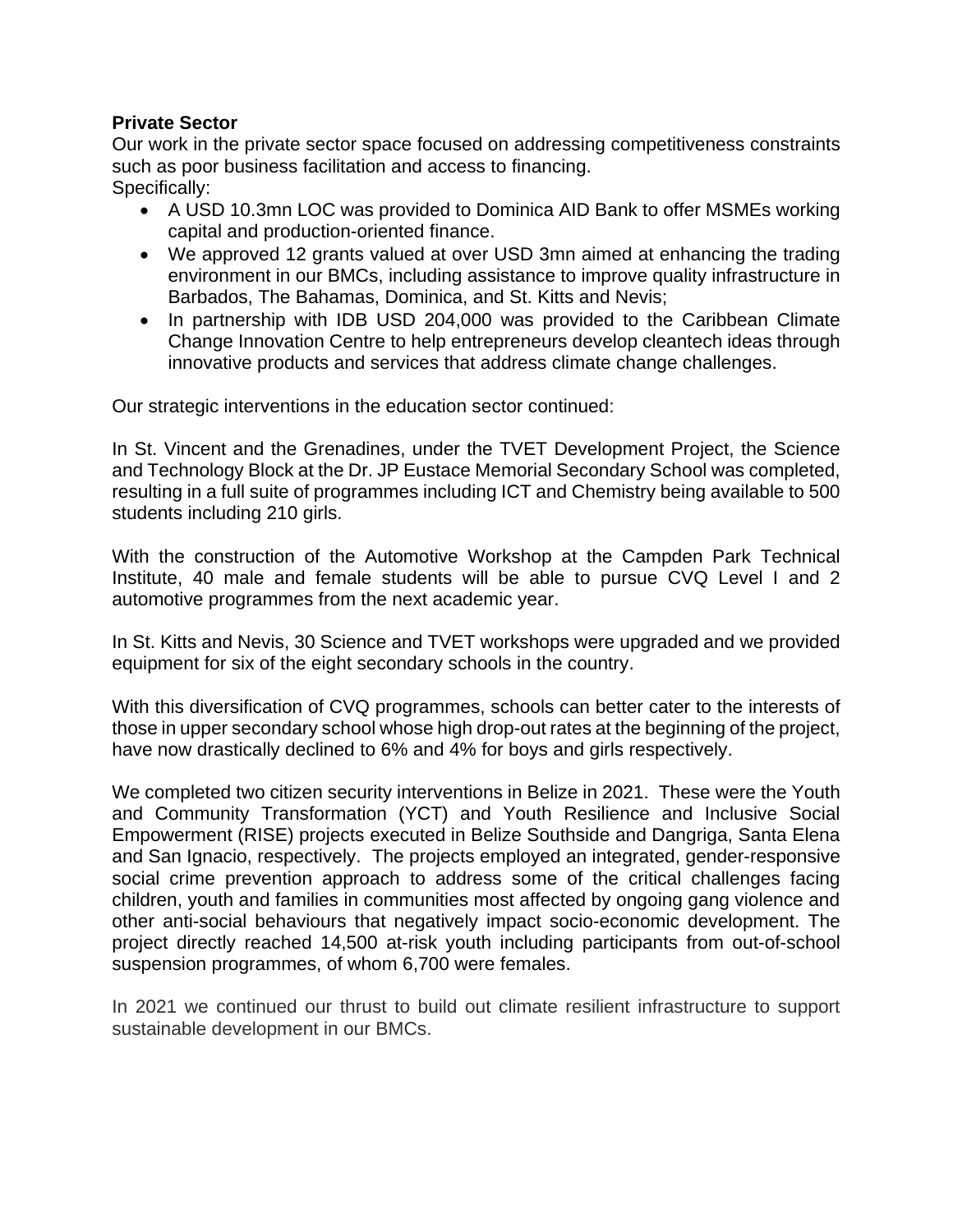In Saint Lucia we installed and upgraded water supply lines and made available a safe water supply to approximately 2,000 households with the Dennery North Water Supply Redevelopment Project.

In Barbados, the USD40 million Grantley Adams International Airport Pavement Rehabilitation and Expansion Project was completed. We upgraded and expanded 300,000 square metres of pavements: including the runway, taxiways, car park, landside roads, and the aircraft parking aprons. Energy consumption has been reduced by 12MWh per month with the installation of energy-efficient lighting on the airfield and parking aprons, and with the development of a Sustainability Management Plan, the institutional capacity of GAIA has been enhanced.

In 2021, we held the largest single training event in renewable energy when approximately 300 persons were trained in photovoltaic installation and electrical inspection. The trained inspectors will improve the governance of the sector while the training in PV installation will create new entrepreneurs and MSMEs in the sector.

## **Haiti**

A special mention must be made of Haiti as we disbursed almost USD20mn in support of ongoing projects in 2021. Major results included:

- The Quality Enhancement in Public Education Project where 90,000 health kits were provided to students and;
- The TVET 2 and Community-Based Agriculture Project in Northern Haiti where 550 small scale farmers benefitted from improved irrigation and drainage infrastructure on approximately 225 hectares of land.

## **2022**

Looking ahead for 2022, we recommit to further empowering our citizens through gender mainstreamed interventions targeting education, agriculture, finance, youth - reimagining solutions to meet local circumstances.

In education critical gender-responsive teaching skills required to support student learning in a distributed environment will be promoted. We will train approximately 600 educators in Effective Pedagogy for Distributed Teaching and Learning.

We will expand our engagement with the private sector, with the development of innovative and responsive financing solutions such as trade finance and supply chain finance instruments, and partial credit guarantees. We will develop strategic partnerships with other financial institutions and regional private sector players to attract and leverage resources in delivering transformational developmental outcomes to our BMCs.

In keeping with our commitment to ensure the alignment of our operations with the goals of the Paris Agreement, we will continue to scale up our climate finance portfolio and pursue game-changing investments to enhance the effectiveness of our climate action. Consequently, CDB expects to mobilise up to USD150 million in concessional climate finance through the Green Climate Fund (GCF). We are working with BMCs to develop